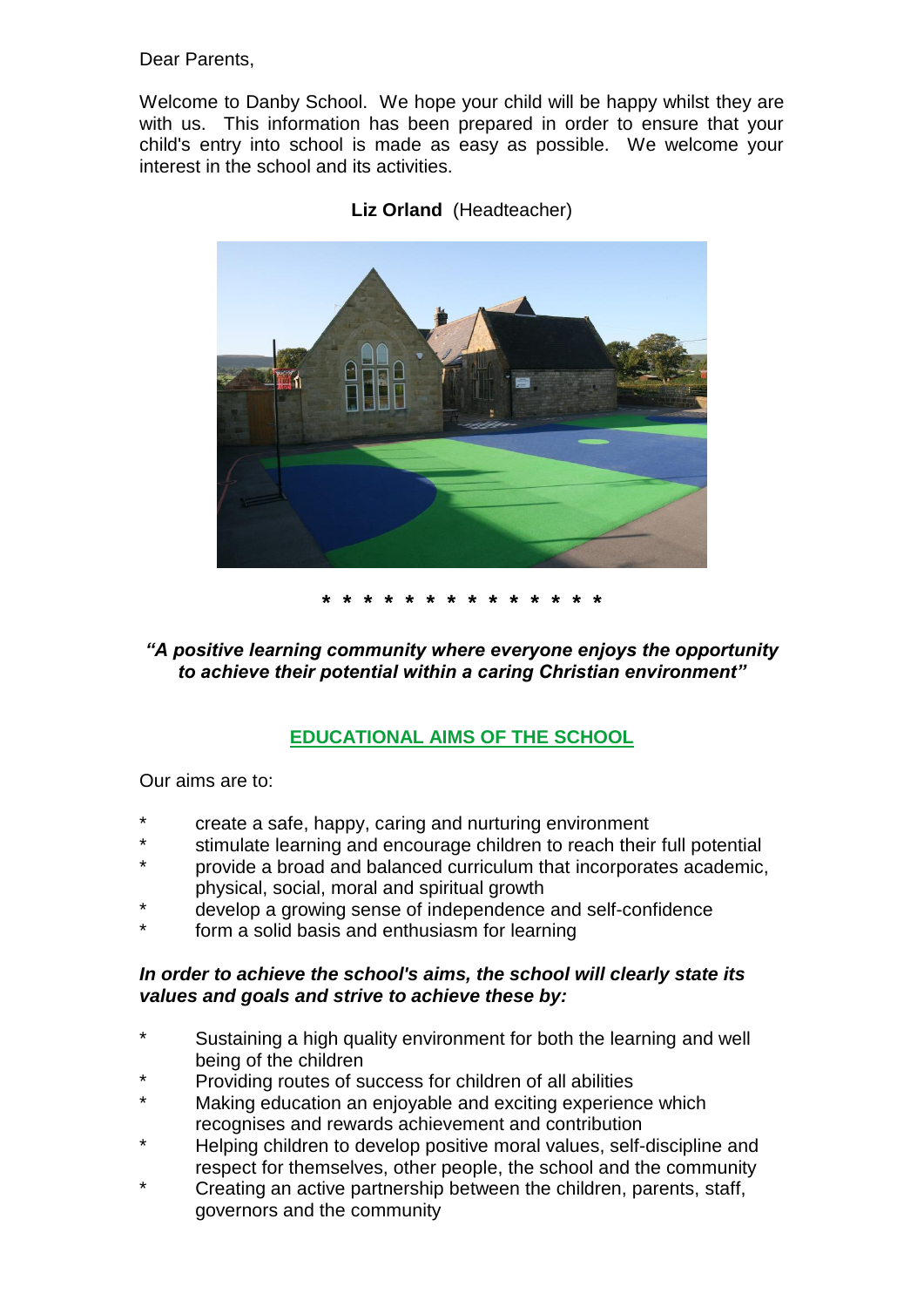| 1.1 The Staff & Governing Body<br>1.2 The School<br>1.3 Class Structure & Staffing<br>1.4 The School Day<br>1.5 Collective Worship                                                                                                                                                                                                                     |
|--------------------------------------------------------------------------------------------------------------------------------------------------------------------------------------------------------------------------------------------------------------------------------------------------------------------------------------------------------|
|                                                                                                                                                                                                                                                                                                                                                        |
| 2.1 Admissions Policy<br>2.2 Making a Good Start<br>2.3 Helping Your Child to Settle In<br>2.4 Homework<br>2.5 School Uniform<br>2.6 Attendance & Absences<br>2.7 Holidays<br>2.8 Voluntary Contributions                                                                                                                                              |
|                                                                                                                                                                                                                                                                                                                                                        |
| 3.1 Open Evenings & Reports<br>3.2 Newsletters<br>3.3 Voluntary Help<br>3.4 Parents, Friends & Teachers Association (PTFA)                                                                                                                                                                                                                             |
|                                                                                                                                                                                                                                                                                                                                                        |
| 4.1 Lunch Time Arrangements<br>4.2 Healthy Breaks                                                                                                                                                                                                                                                                                                      |
|                                                                                                                                                                                                                                                                                                                                                        |
| 5.1 Teaching Methods<br>5.2 The Core Subjects – Literacy, Reading, Spelling/Phonics, Handwriting,<br>Drama, Mathematics, Science<br>5.3 The Foundation Subjects - French, Religious Education, History,<br>Geography, Art, Music, Physical Education and Outdoor Activity, Design &<br>Technology, ICT.<br>5.4 Children with Special Educational Needs |
|                                                                                                                                                                                                                                                                                                                                                        |
| 6.1 Sex Education<br>6.2 Discipline<br>6.3 Child Protection                                                                                                                                                                                                                                                                                            |
|                                                                                                                                                                                                                                                                                                                                                        |

# **CONTENTS**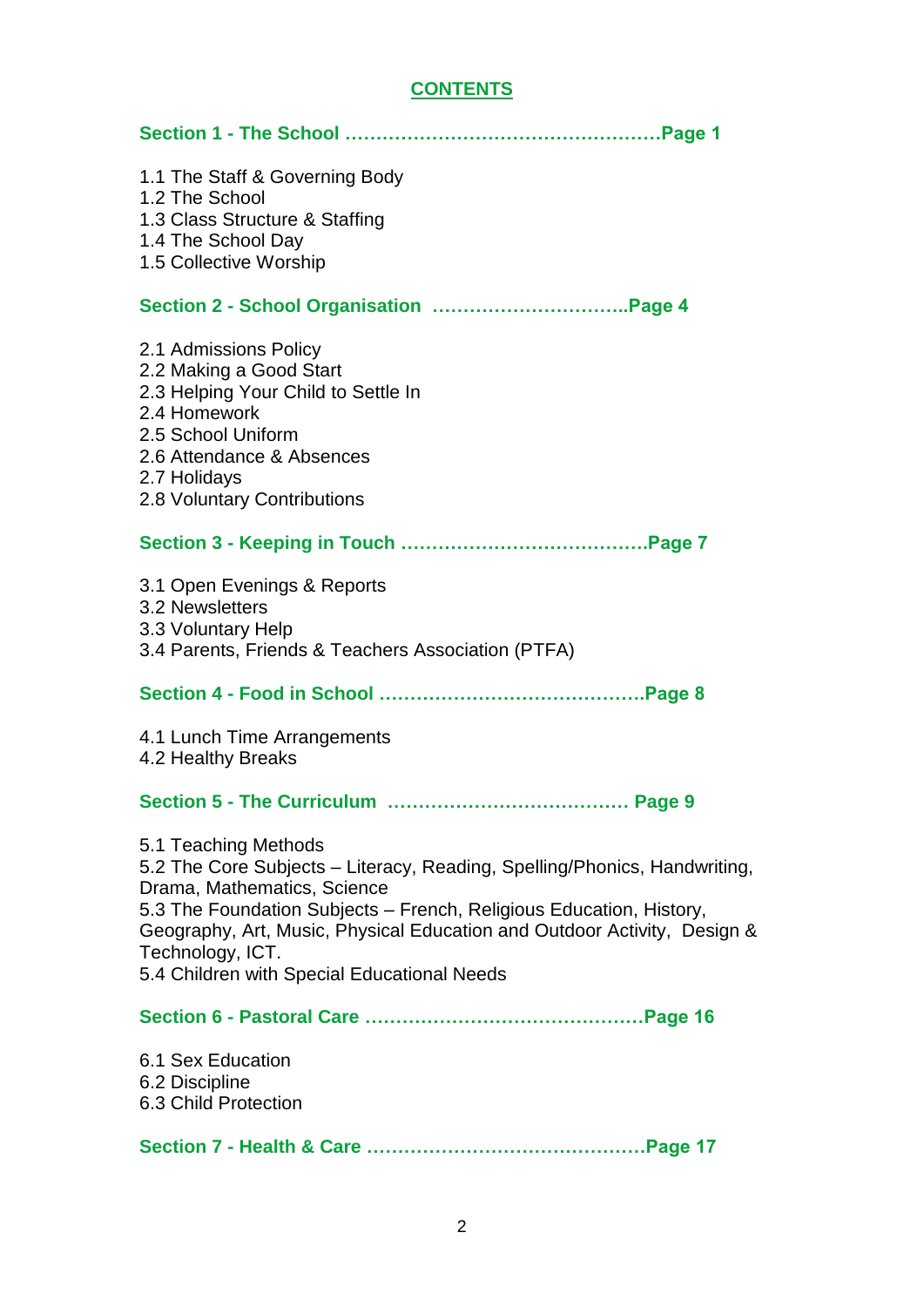#### **Section 1 – The School**

# **DANBY C of E (VC) SCHOOL**

**Ainthorpe Lane, Danby, Whitby, North Yorkshire. YO21 2NG**

**Tel. 01287 – 660345 e-mail [admin@danby.n-yorks.sch.uk](mailto:admin@danby.n-yorks.sch.uk) Website [www.danbyceprimary.co.uk](http://www.danbyceprimary.co.uk/)**

#### **SCHOOL STAFF**

Headteacher Mrs E Orland **Teachers** KS1 – Rec/Yr 1/Yr 2 KS2 – Yr 3/4/5/6

Teaching Assistants

Mrs F Motteu

Mrs A Rose

Mrs E Smith Mrs K Cornforth Mrs D Jackson

Admin Officer Cook Caretaker

Midday Supervisors

Mrs S Buckworth Vacancy Mr Q Motteu

Mrs S Hicks Mrs K Cornforth Mrs K Graham

#### **GOVERNING BODY**

Chair of Governors & Local Education Governor

Mr John Pinkney

#### **THE GOVERNING BODY COMPOSITION**

**Headteacher** Vice Chair & Foundation Governor PCC Foundation Governor Co-opted Co-opted Parent Governors Teacher Governor Clerk to Governors

Mrs E Orland Mrs P Wright Mrs S Wilson Mrs L Dowson Vacancy Mrs R Craven Mrs S Tyreman Mrs F Motteu Mr Peter Geer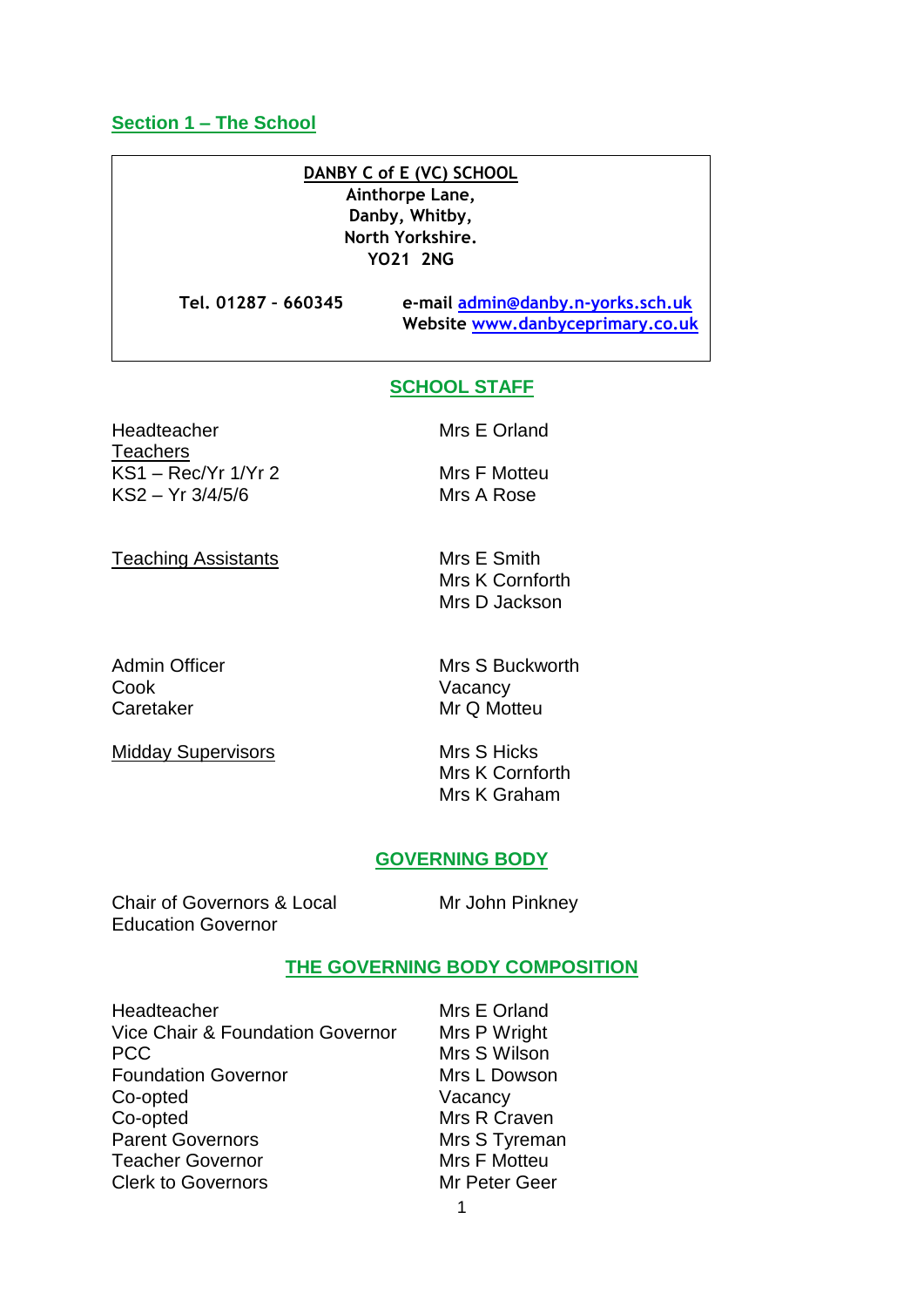# **1:2 THE SCHOOL**

Danby Church of England School is a voluntary controlled primary school. Danby is a small village school, welcoming children of all denominations. The school is situated in Ainthorpe, within the village of Danby and has panoramic views of the Esk Valley and Danby Dale.

The main school itself is a listed Victorian building. Over the years the school has been refurbished but has kept a lot of its historical character. Our school is a bright, vibrant and happy place with a caring Christian ethos. There is a junior and infant classroom, a mezzanine floor housing an ICT suite and library area and two outside learning spaces. The school has a playing field, garden and playground that provide sports facilities and recreation. The school has its own kitchen and hot, healthy lunchtime meals are cooked daily on the premises by the on site cook.



# **1:3 CLASS STRUCTURE AND STAFFING**

The children are grouped in two unstreamed mixed age classes:

KS1 Infants Mrs Motteu Years R, 1 & 2 KS2 Juniors Mrs A Rose Years 3, 4, 5, 6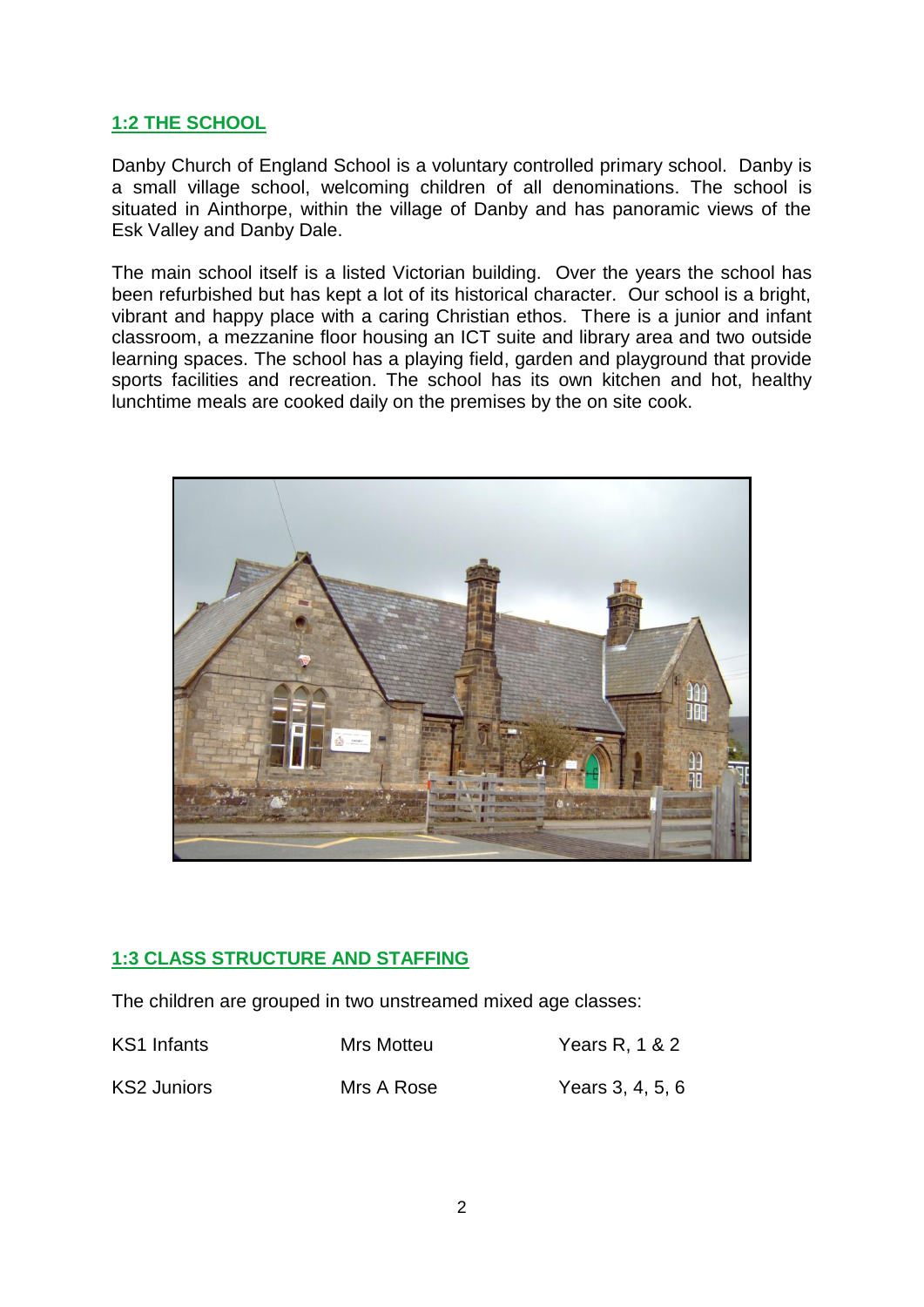# **1:4 THE SCHOOL DAY**

| <b>Morning Session</b>   | 9.00am    | to | 12.00noon |
|--------------------------|-----------|----|-----------|
| <b>Morning Playtime</b>  | 10.25am   | tο | 10.45am   |
| Lunch                    | 12.00noon | t٥ | 1.00pm    |
| <b>Afternoon Session</b> | 1.00pm    | to | 3.30pm    |
| Afternoon Playtime       | 2.15pm    | to | 2.30pm    |

Children should normally arrive about five to ten minutes before the start of the school day. A member of staff will be on duty in the playground from 8.50am. Parents bringing and collecting children by car are encouraged to park safely so as not to endanger other children or traffic.

## **Breakfast Club**

All children at Danby School are welcome to attend our breakfast club. The club runs every morning Monday – Friday from 8.00am and the children are offered a choice of cereal and/or toast and a drink. The cost is £2.50 per session to be paid weekly. Booking is preferred but not essential.

#### **1:5 COLLECTIVE WORSHIP**

An act of worship takes place each day in school. Through this worship we encourage pupils to consider and affirm those beliefs and values which underpin our school and community life. In conformity to the school's Trust Deed and the requirements of the 1988 Education Reform Act, the collective worship at Danby School is mainly of a broadly Christian character (though not distinctive of a particular Christian denomination). From time to time we take part in services at Danby Church and we try to foster close links with the church.

Parents may withdraw their children from collective worship if their own beliefs conflict.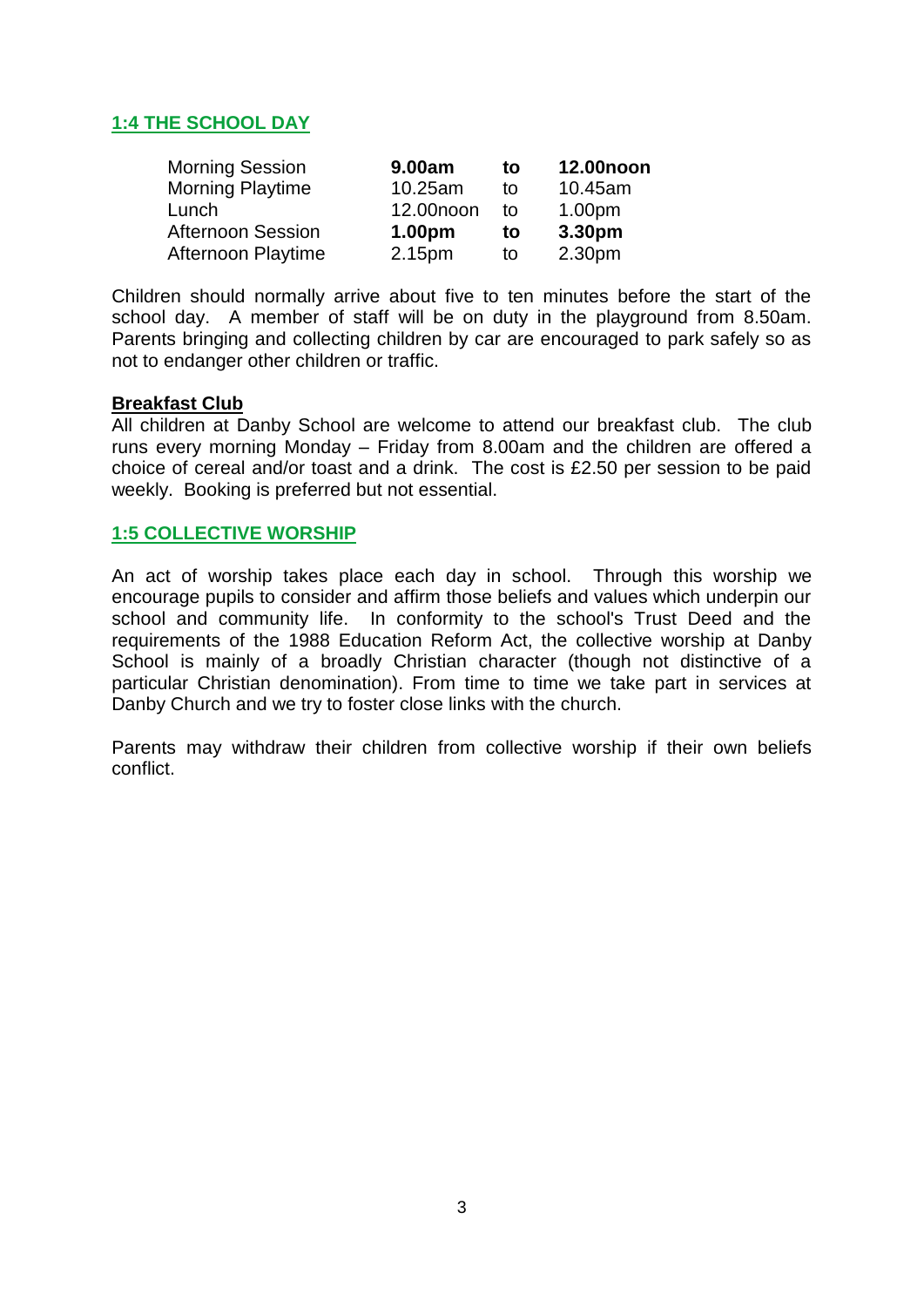## **Section 2 – School Organisation**

## **2:1 ADMISSION POLICY**

Our admissions policy is as follows: School Year 2019-20 Children who were born between the  $1<sup>st</sup>$  September 2014 and the 31 $<sup>st</sup>$  August 2015</sup> are eligible to be admitted to school in September 2019.

However, parents can request that the date their child is admitted to the school is deferred until later in the school year or until the child reaches compulsory school age (compulsory school age is the term of their child's fifth birthday) in that school year. Parents can also request that their child attends part time until the child reaches compulsory school age. Please note that parents are not able to defer entry beyond the beginning of the term after the child's fifth birthday, nor beyond the academic year for which the original application was accepted.



## **2:2 MAKING A GOOD START**

Prior to your child starting school, a programme of visits is arranged for all reception age children. This includes a visit by the class teacher to the local nursery providers and following this, the children are invited into school for two mornings, one including lunch for both child and parent. There is also a parents meeting held in school before these sessions.

## Starting School

Young children tire very quickly when they first start school and we have generally found that a full day at the start is too much for many of them. Therefore we have adopted a policy of part-time schooling for our new starters regardless of the term they start. They attend school, mornings only for a minimum of 4 weeks.

9.00 - 12.00 noon First two weeks. 9.00 - 1.00 p.m. Week 3 and 4 (staying for dinner)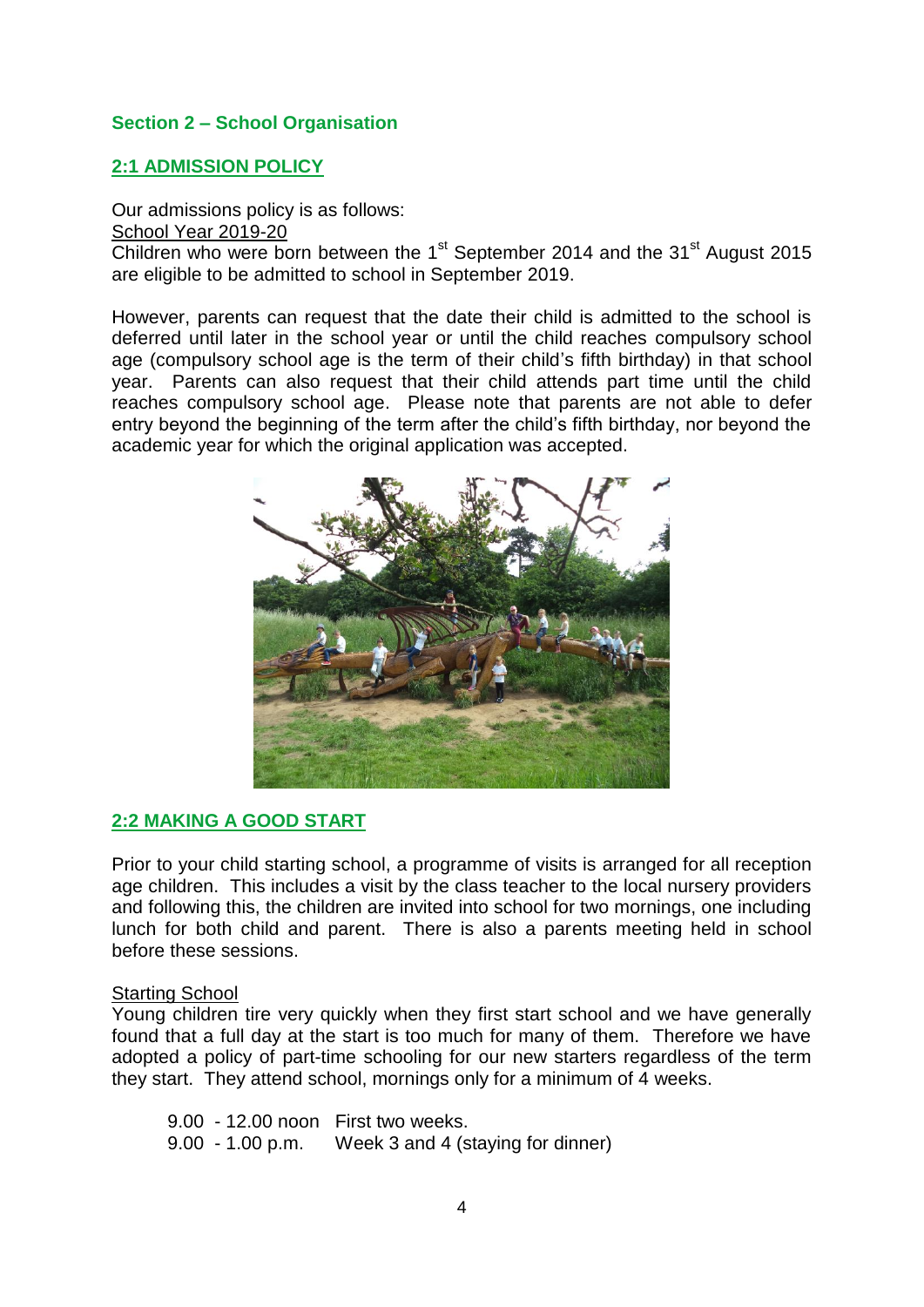At the end of this time we will discuss with you whether we feel it is in the best interest of your child to continue part-time a little longer or to start a full school day. Each child copes with school in a different way, so we treat them as individuals.

## **2:3 HOMEWORK**

All children in the school are given age appropriate homework which increases as they progress through the years. We do value extra curricular activities that the children get involved in and see this as a very important part of a child's development. We encourage regular reading practice at home as reading is a major key to all learning.

As children move into Year 5 & 6, you will notice that there is an obvious increase in the amount of work the children are expected to complete at home and once again this is a clear policy in getting them ready for Secondary School where they will have a regular homework timetable.

# **2:4 SCHOOL UNIFORM**

Jade green school jumpers will be embroidered with the school logo automatically when the order is placed from Esk Valley Embroidery. Contact details are as follows:

Tel: 01947 897165 Email: [helen@eskvalleyembroidery.com](mailto:helen@eskvalleyembroidery.com)

Online shop: [www.eskvalleyembroidery.com](http://www.eskvalleyembroidery.com/)

Facebook: <https://www.facebook.com/01EskValleyEmbroidery01/>

Plain jade green jumpers may also be worn. Children may wear either white polo shirts embroidered with the school logo or plain white polo shirts are permitted (available from a number of other retailers usually in multi packs). If anyone needs any help with using the website, please speak to the school secretary. This should be teamed with plain black or grey trousers/shorts or skirt, green checked dresses for summer if parents wish. Sensible black shoes (plain black trainers are acceptable). No brightly coloured trainers are permitted to be worn.

## **For Physical Education the children will need the following in a named drawstring bag:**

Plain shorts, plain T-shirt and trainers (no football kits please). Track/jogging suit or old jumper in winter.

During school time the wearing of jewellery is not allowed. If children have their ears pierced only studs are acceptable. For art and craft lessons children are provided with aprons.

**It would be appreciated if all clothing was clearly marked with your child's name. It saves a lot of time when something is lost!**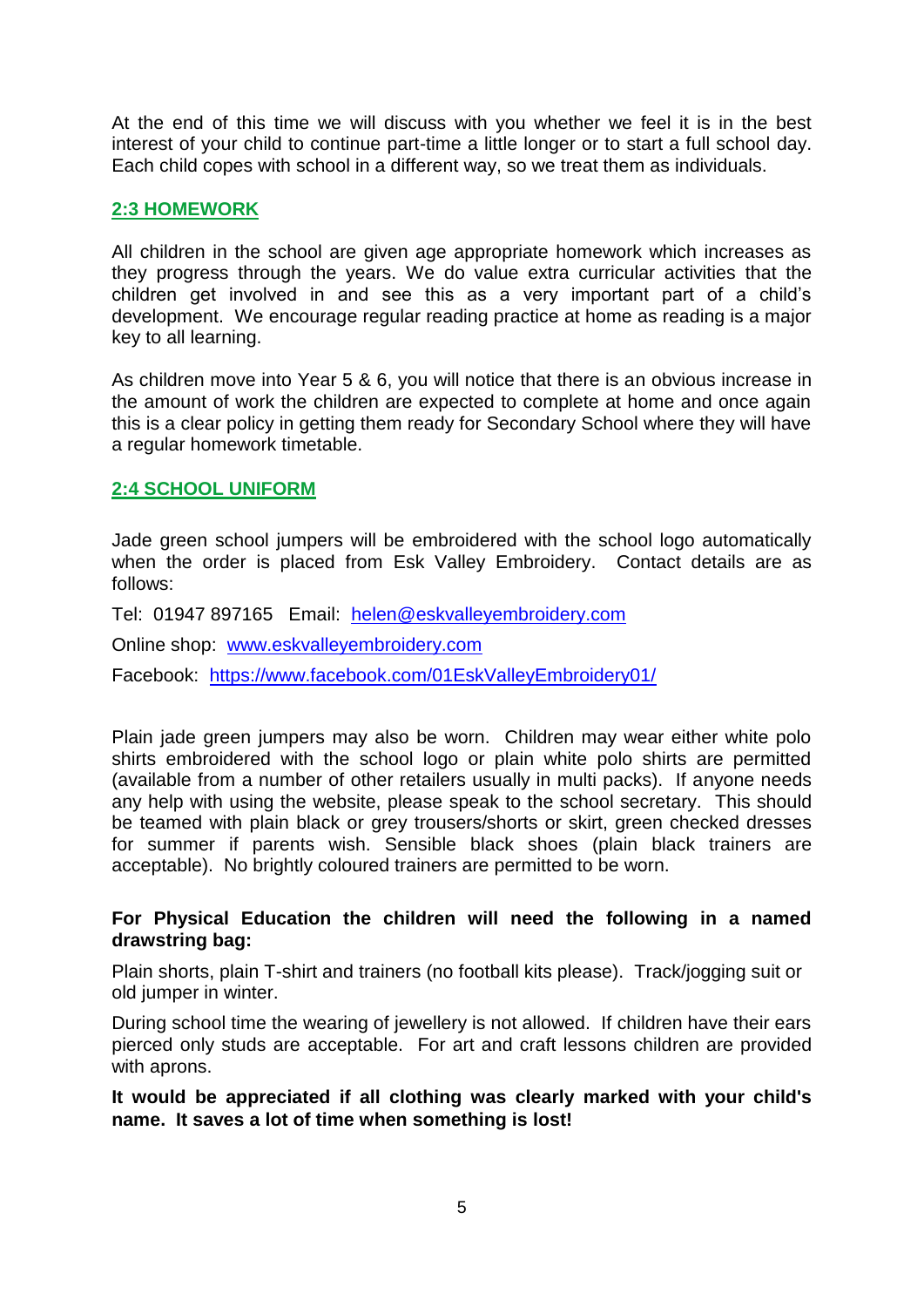# **2:5 ATTENDANCE AND ABSENCES**

Please notify the school the same day if your child will be absent and send a letter indicating the nature of the absence on return to school.

Rates of Absence Academic Year 2017/18 Authorised Absence = 4.2%

Unauthorised Absence = 1.5%

## **2:6 HOLIDAYS**

The school term dates can be found on the school website at [www.danbyceprimary.co.uk](http://www.danbyceprimary.co.uk/) or by visiting North Yorkshire County Council's website [www.northyorks.gov.uk](http://www.northyorks.gov.uk/) – education and learning – school term dates.

Headteachers are no longer able to grant term time holiday unless in exceptional circumstances. However, they are not expected to class any term time holiday as exceptional and will only be able to grant leave of absence in exceptional circumstances. For more information please speak to the school secretary or Headteacher.

# **2:7 VOLUNTARY CONTRIBUTIONS**

In accordance with Dfes Circular 2/89 the school may:

*"invite voluntary contributions for the benefit of the school or in support of any activity organised by the school whether during or outside school hours".*

These contributions must be genuinely voluntary and a parent's inability or unwillingness to pay will not prevent a child taking part in an activity. However it is noted that if insufficient contributions are received, the proposed activity may not go ahead. Special arrangements can be made in exceptional circumstances.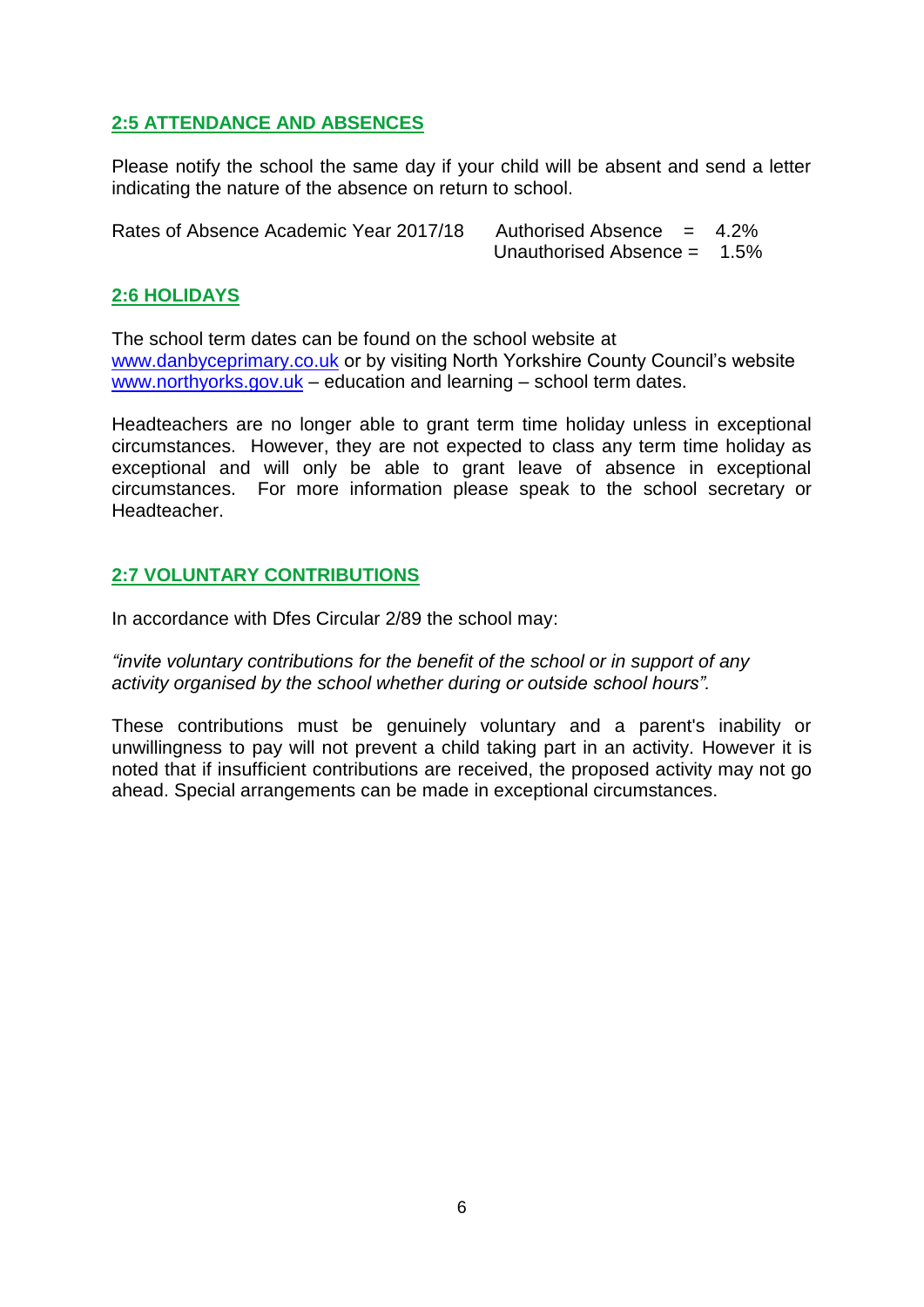# **Section 3 – Keeping in Touch**

'We believe that a close partnership between home and school will help your children benefit fully from their time with us. Parents and teachers share the same hopes for children, that they will be happy and will achieve well at school. '

Children achieve best when they know their parents / guardians and teachers are working together. If you have any concerns don't hesitate to contact your child's teacher so that any problems can be resolved quickly. If you are still not happy, please talk to the headteacher and then, if you have further concerns, contact the Chair of Governors.

## **3:1 OPEN EVENING & REPORTS**

In the Autumn and Spring terms there are consultation evenings where parents can discuss their child's progress with the teacher. Written reports are sent home for parent's information in the Summer term.

Parents are always welcome to telephone school at any other time to arrange a visit to discuss their child's progress or any other problems that may have arisen.

#### **3:2 NEWSLETTERS**

As part of our partnership with parents we try to keep you informed of things happening in school with letters and a weekly newsletter. A copy of the lastest newsletter will be sent via email each week, usually on a Friday. It is also displayed on the notice board by the gate, on the school website and outside the school office. Please check your child's bag regularly to see if there are any other letters regarding school trips or any other information.

#### **3:3 VOLUNTARY HELP**

As part of our commitment to working together with parents and grandparents, we are keen to encourage you to come and help in our classes. This may involve activities such as listening to children read, labelling books or perhaps helping a group with science or art.

## **3:4 PTFA (Parents, Friends & Teachers Association)**

There is an active association of parents, teachers and friends of the school who run social activities and raise funds by organising events such as non-uniform days, raffles and an annual summer fayre. Regular meetings are held and these are advertised at the school. The PTFA benefits your children and their school by providing money for additional resources, subsidising educational visits etc., and parents' help is greatly appreciated to ensure the success of the PTFA.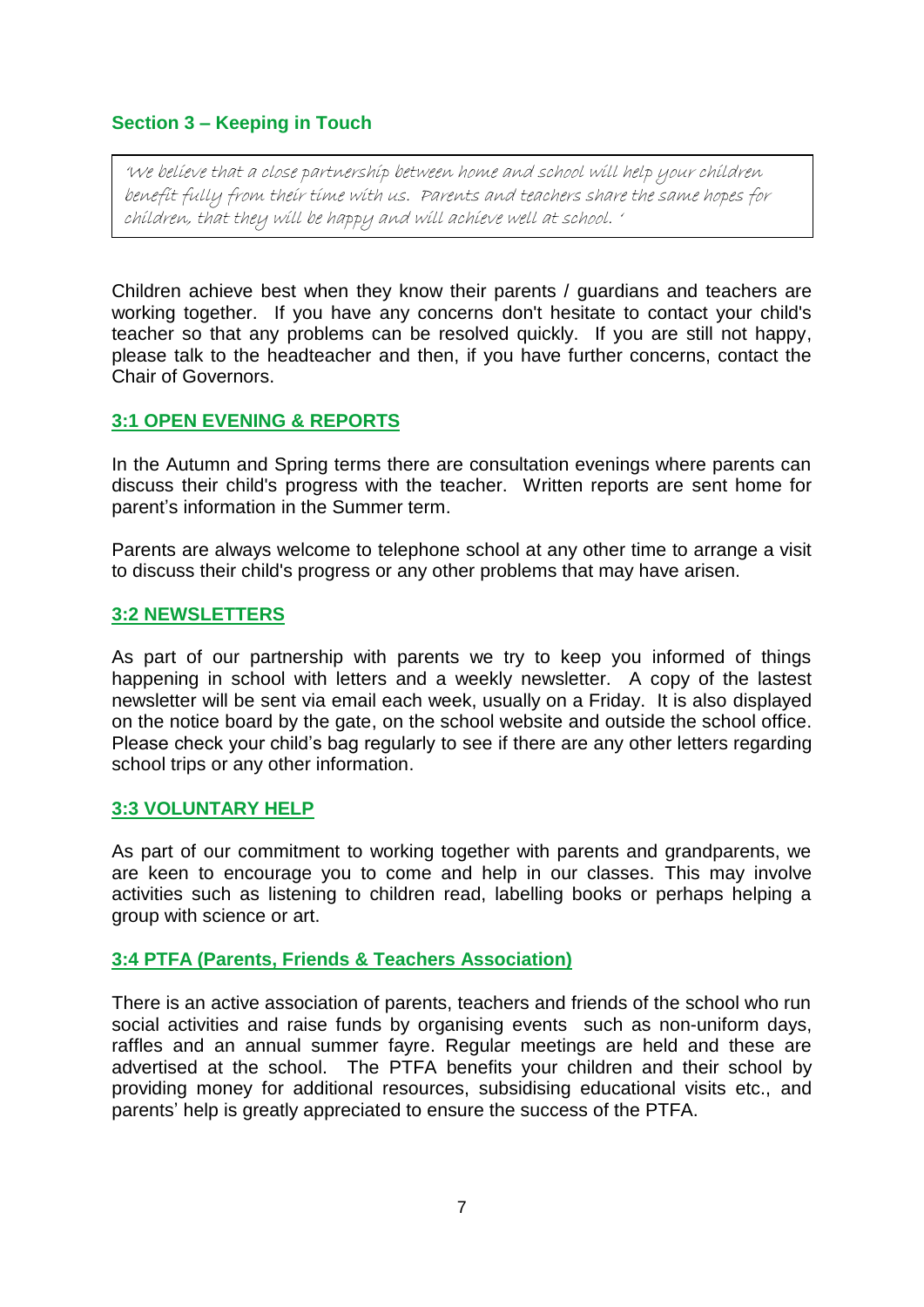## **Section 4 - Food in School**

## **4:1 LUNCH TIME ARRANGEMENTS**

All pupils in reception, year 1 and year 2 in state-funded schools in England are eligible for Universal Infant Free School Meals (UIFSMs). Schools are legally required to provide meals that comply with School Food Standards. Milk is also offered to all infant children after dinner. These standards are intended to ensure that children get the nutrition they need across the whole school day.

It is hoped that children will wish to stay for school lunch. At present we have a 100% uptake of children staying for a cooked lunch. A good, substantial, nutritious meal, which is cooked daily on site, is available at a cost of £2.40 per day / £12.00 per week per child. All meals should be paid for in advance on Monday mornings or half termly by arrangement with the office (**Cheques for dinners should be made payable to Danby C E School**). It is helpful if monies are placed in an envelope marked with the child's name, class and amount contained.

Free school meals are available to children from families who meet the existing eligibility criteria. If you think you are entitled to free meals, application should be made to County Hall - the relevant form is available from the school office.



We very much hope that your child will stay for a school dinner as this is part of our school family time. Do not worry if your child is not a great eater, we find that this improves over time and we ensure that the children never go hungry! Having a school dinner can help improve healthy eating habits and can increase the variety of food that your child will eat. Milk is available for Junior children for a small daily charge.

Midday supervision is provided by supervisory assistants working in consultation with the Headteacher.

# **4:2 HEALTHY BREAKS**

Children in the infant class are entitled to one piece of fruit or vegetable at morning break as part of a Government Scheme. Junior children may also bring a piece of fruit or packet of dried fruit from home for their break if they wish. Children are also encouraged to bring water in a plastic sports type bottle for drinking during lessons.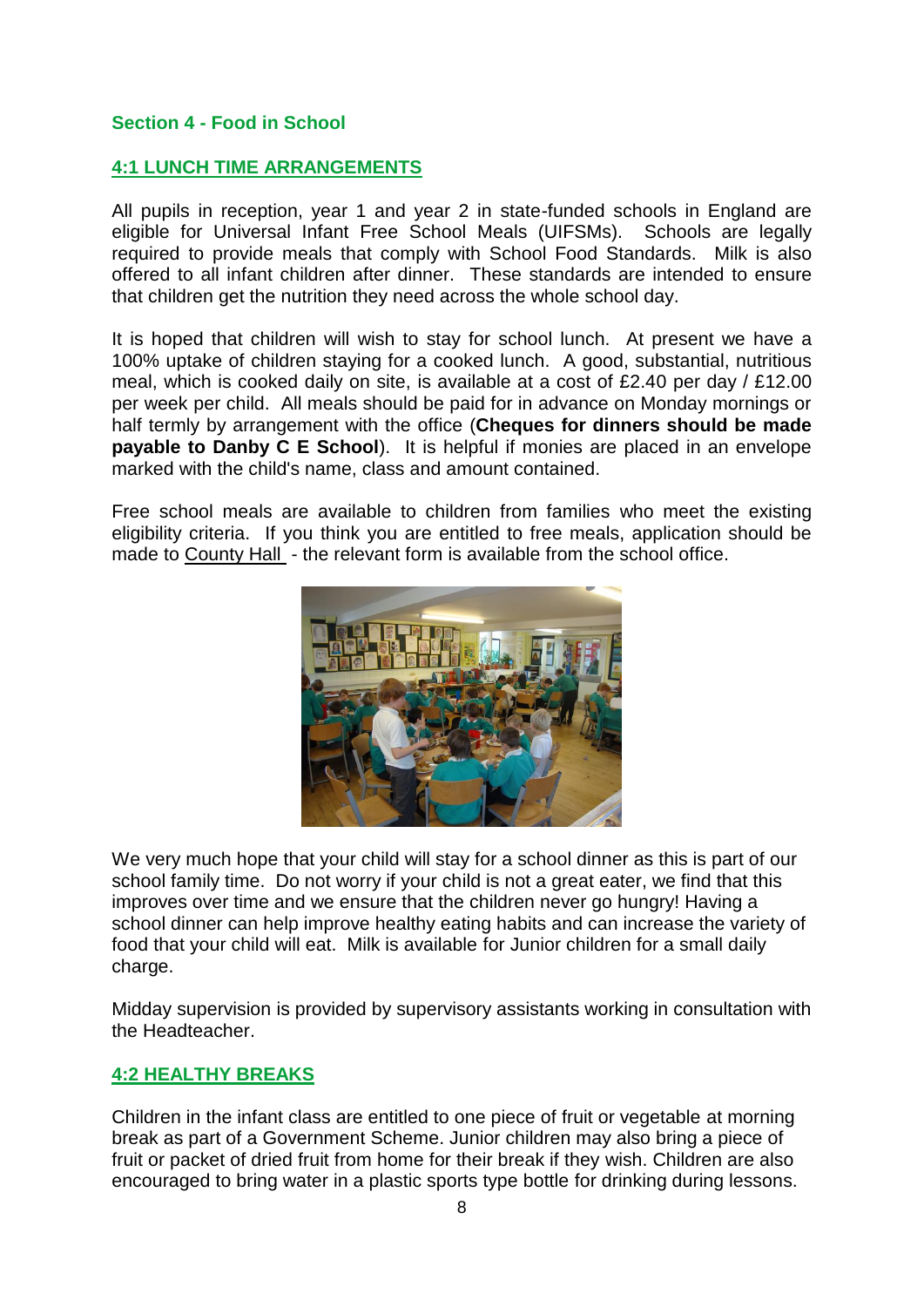## **Section 5 – The Curriculum**

The National Curriculum consists of Religious Education, English, Maths, Computing, Science, Design and Technology, History, Geography, Music, Art, Physical Education and a Modern Language. These subjects are only a part of the broader WHOLE curriculum. Economic Awareness, Health Education, Personal Social and Moral Education, Environmental Studies, Citizenship and British Values are the themes that run through the curriculum.

We aim to give each pupil the best possible education and provide a full and varied school-life which is rich in experiences. The best is expected from each child according to their abilities and there is a certain amount of diagnostic testing to keep a check on standards, and to assess individual needs. The basic skills in language and number have priority but there is also time for children to discover and learn about their surroundings. There are also opportunities for them to enjoy literature, music, art and drama and to develop their physical skills.

## **5:1 TEACHING METHODS**

Children are taught using a variety of methods including class lessons, group work and individual tuition. Teaching strategies include investigational work, problem solving, visits, discussion and more formal writing and recording.

Children are taught mostly in a 'cross-curricular' way, through themes and topics although where appropriate a subject may be taught in its own right.

## **5:2 THE CORE SUBJECTS**

## **English**

In school, English teaching covers speaking, listening, reading and writing and our simple aims are quite clear:

- 1) Correct and clear spoken English.
- 2) Careful and intelligent listening.
- 3) The enjoyment of reading with fluency and understanding.
- 4) Legible and coherent writing.
- 5) An imaginative and thoughtful use of words.

All of these comply with the Programmes of Study in the National Curriculum.

## **Reading**

Great emphasis is rightly put on reading, the key to all learning. It is a fundamental skill and each pupil is given a great deal of instruction and help until it is mastered. Our core reading schemes are supplemented by reading books at each level of ability. Our aims for the children are to read with understanding, appreciation and pleasure and to gather information. There is a well stocked school library that is always accessible to the children in the hope they will develop a love of literature. We also run annual bookfairs, which offer a good selection of books at reasonable prices.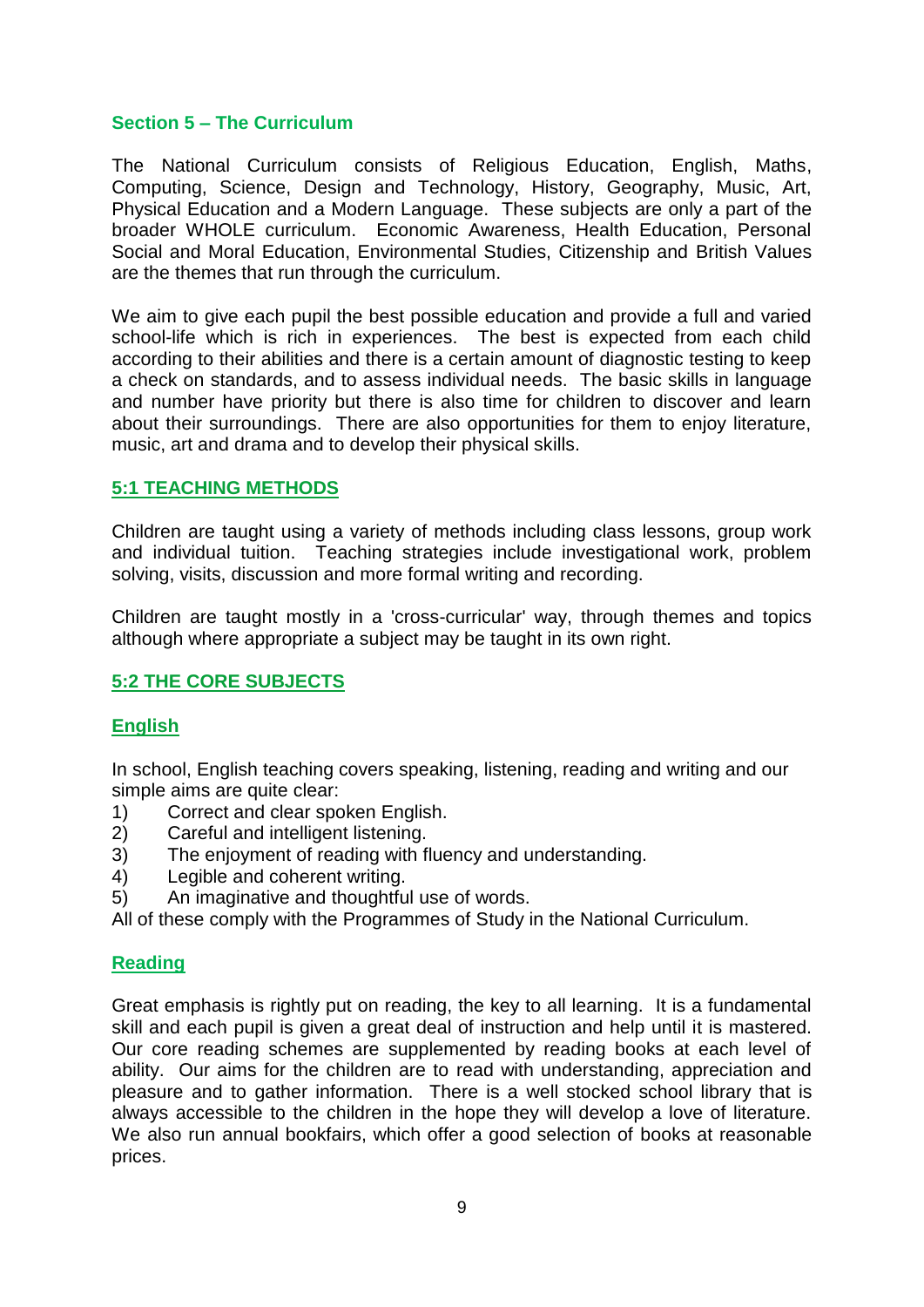The co-operation of parents in fostering a love of reading is vital. Children are taught to read not just fiction, but for information and reference purposes.

A home to school reading bag is provided to enable each child to take a reading book home each night. Teachers can suggest individual methods of reading at home and as part of ongoing homework parents' support is essential in hearing your child/children read regularly.

#### **Spelling/Phonics**

The school uses an approach to spelling which is based on a visual and auditory approach to spelling using letter blends and word patterns. Children keep spelling books to write in new words. Your child can do valuable work at home to improve their spelling by learning spelling lists.

#### **Handwriting**

Children are encouraged from the start to develop a neat, joined legible style of handwriting and to use pens and pencils correctly. The infants use pencil only, and are gradually taught to form letters in the correct way**.**

A Handwriting Scheme is used, which gives practice in handwriting at an increasing level of difficulty throughout the school. Children will be taught joined script, the aim being that every child will be able to leave the school capable of writing legibly, clearly and neatly in the accepted style of script, using a pen, and being able to present their work to a high standard.

## **Drama**

Children are given the opportunity to express themselves in drama lessons, which are basic to the development of children's oral skills, in accordance with the National Curriculum. Children will be encouraged to present items for other pupils, classes and on occasion, parents and friends. The scope that drama offers for language development and communication skills cannot be stressed too highly. Children will be given the opportunity to see live theatre and visiting theatre groups.

## **Mathematics**

 'Mathematics is perceived to be a lively, dynamic and enjoyable subject. Children are encouraged to apply their knowledge and skills to real life problems so they can see the relevance of what they are being taught in mathematics.'

Mathematics has a central place in the curriculum. We aim to develop pupils understanding and ability to use mathematical skills. We also seek to help our pupils develop a positive attitude to mathematics and give them a broad view of the subject and its applications.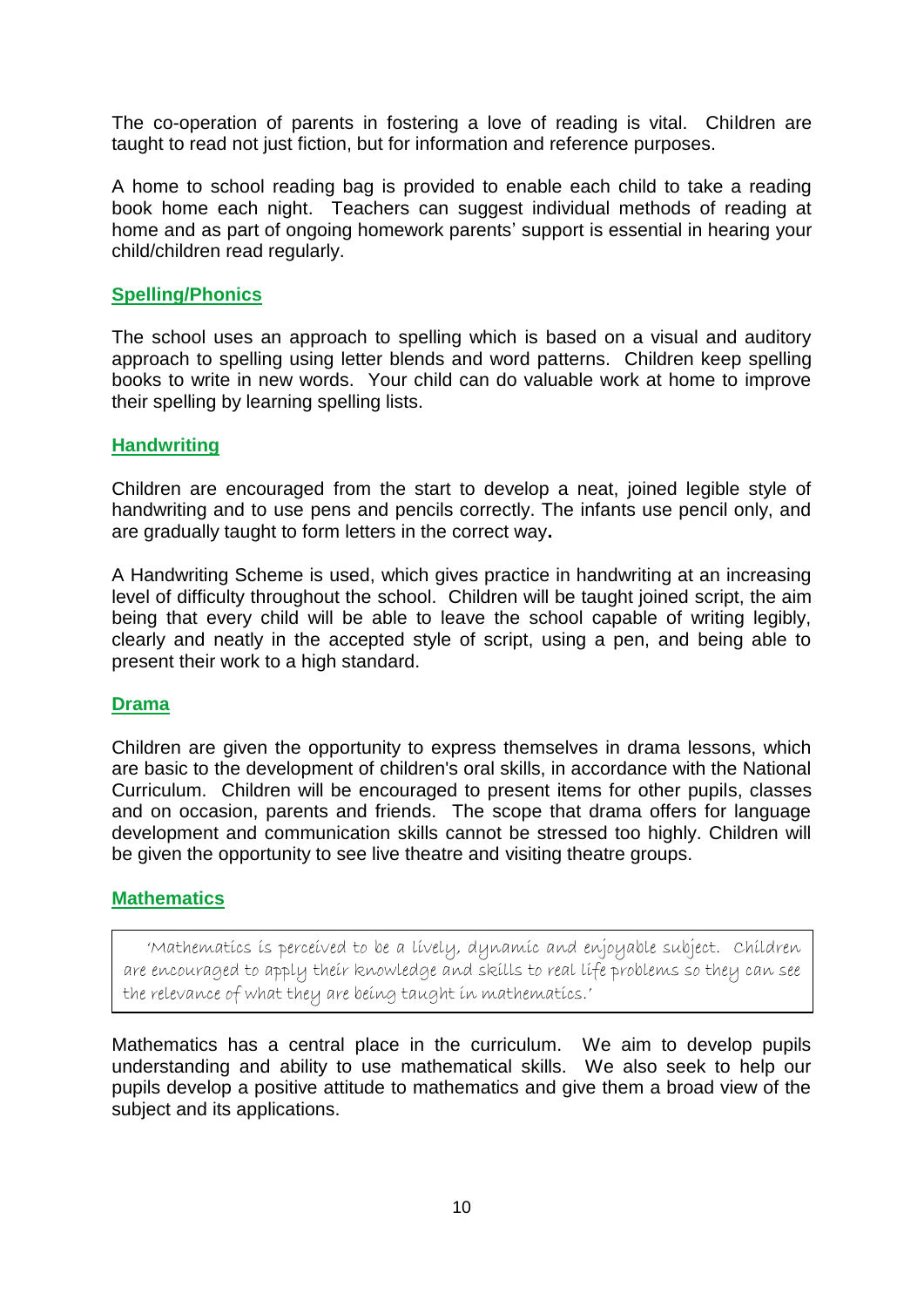A wide variety of materials are used to help children add, subtract, multiply and divide. The basic maths curriculum also includes money, numbers, weight, measure, shape, time, probability and handling data.

A great deal of interesting and worthwhile mathematics is derived from carefully chosen cross-curricular themes and topics. Games and problem solving exercises form part of the curriculum, whilst the learnt skills are often reinforced by written exercises.

The National Curriculum programmes of study are taken into account when planning the term's work. They provide a key focus on developing children's mental mathematics skills.

Mathematical development is difficult to predict. At times children will pursue demanding work, and at others benefit from consolidating a particular skill. We try to ensure all children achieve success in mathematics according to their ability.

## **Science**

All children in the school are taught science which is based on the National Curriculum programmes of study for Science. Pupils are encouraged from an early age to carry out scientific investigations where they develop a range of skills. The work in science is planned not only with children's natural interest and curiosity in mind but also in order that they may gain a progressively deeper understanding of some of the central science concepts of astronomy, forces, light, sound, electricity, materials, plants, animals and environment. The content wherever possible is related to the experiences of the children and includes examples of application of science to real-life problems including those of technology.

Each child is assessed according to the criteria of the National Attainment targets which are recorded on a personal attainment sheet.

## **5:3 THE FOUNDATION SUBJECTS**

## **French**

All children from reception to Year 6 are taught French as part of the wider curriculum.

## **Religious Education**

R.E. is taught to all pupils following the Local Authority's agreed syllabus. Our aim is to develop a sensitive and informed understanding of Christianity and other major world faiths, and give the opportunity to investigate and experience the varied ways in which religion is expressed. KS1 children study Christianity and Judaism and KS2 children study Christianity, Judaism & Islam. Parents may withdraw their children from religious education if their own beliefs conflict.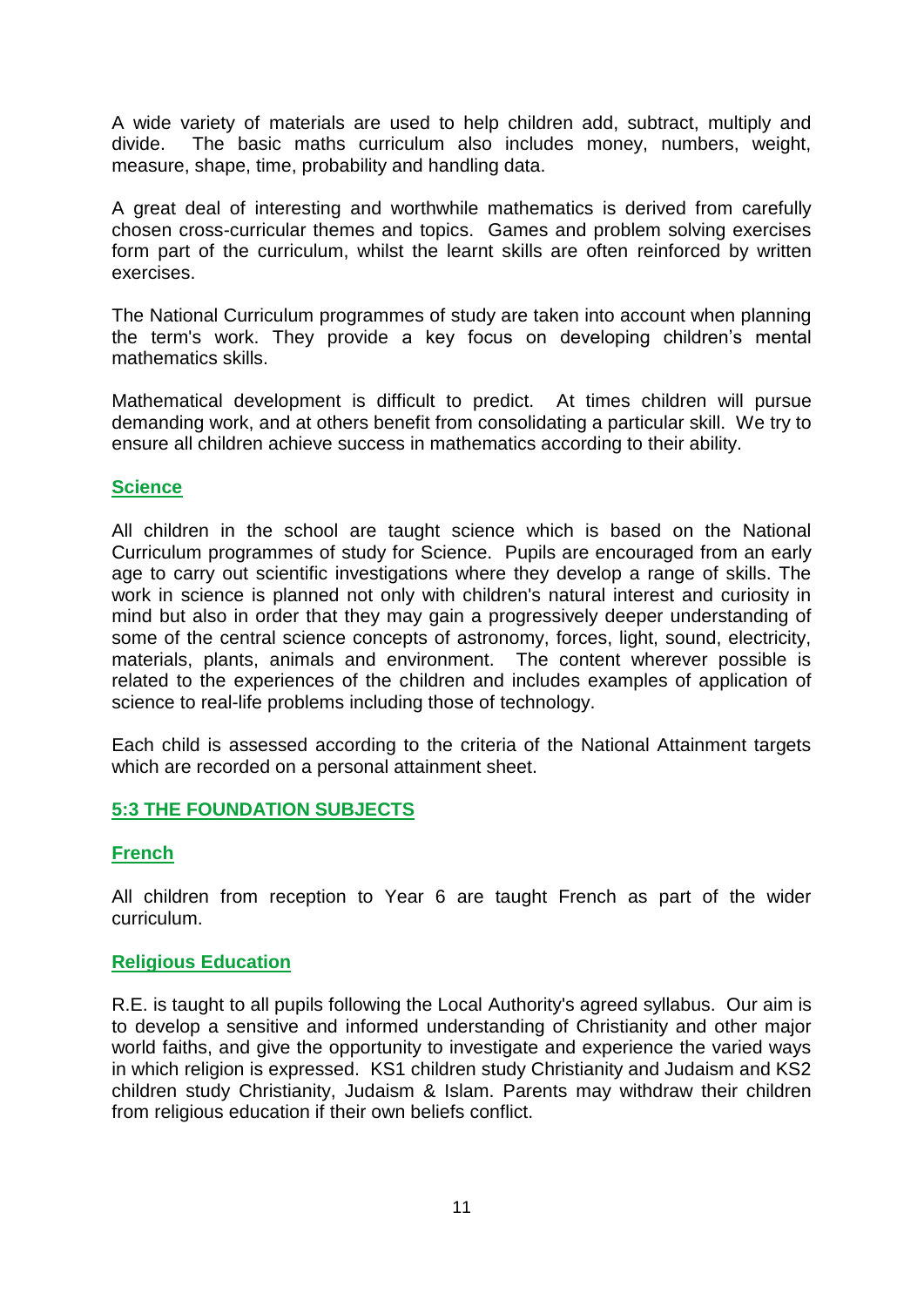# **History**

The history curriculum begins by giving the children a sense of time, asking the questions 'Who am I?' and 'When and where am I?' At this stage the past is concerned with the family, home, school and neighbours. Children are then introduced to historical personalities and events. As knowledge and understanding grows particular periods (e.g. Saxons) and themes (e.g. Local History) are investigated in a range of ways. These include:

- Drawing on the child's own first hand experience;
- \* Direct investigation of objects;
- Study of the local surroundings;
- \* Visits to museums, historical sites etc;<br>\* Using primary and accordany biotorical
- Using primary and secondary historical texts;
- Role play to develop historical imagination;
- Visiting speakers recounting their own experiences.

# **Geography**

The geography curriculum is concerned with the study of landscape features, the location of places and people, climate and the environment in which people live. Outside studies of the local environment provide rich sources of information to be collected and processed. It is through practical investigations of this type that children acquire appropriate geographical knowledge, including map reading skills. The understanding and knowledge gained can then be increasingly applied to people and places further afield in the world.

# **Art**

'We try to teach children to observe and record what they see as well as use their imagination.'



Art plays an important role in the whole school curriculum. All children are given the opportunity to be creative using a variety of materials ranging from 'scrap modelling' to more sophisticated materials, i.e. clay, pastels and paint. We believe this area to be of vital importance in the child's whole development.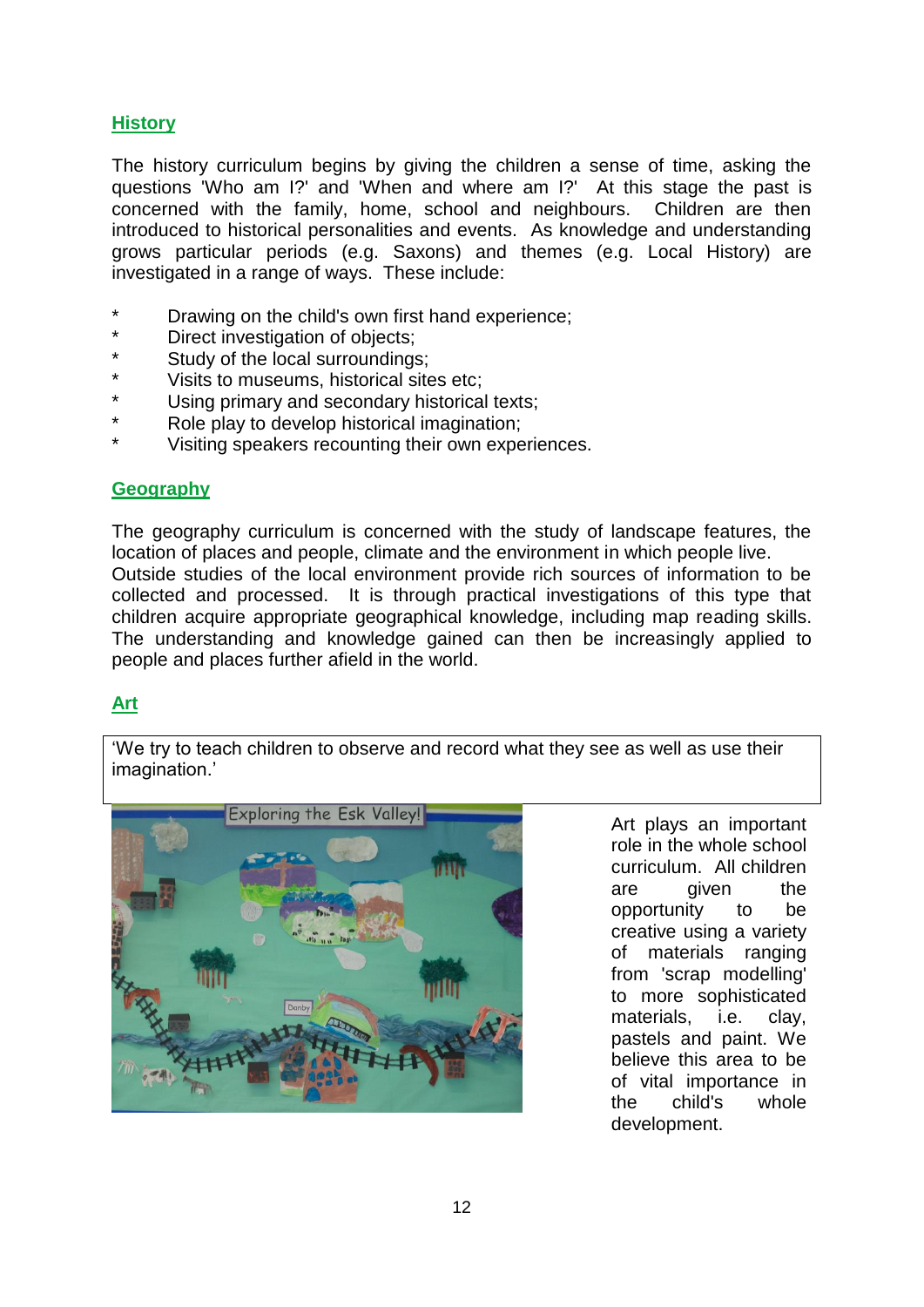We attempt to encourage children to be visually aware by providing a colourful and stimulating environment within school. Art covers other areas of the curriculum as children paint, draw, print and make models to support, enrich and extend their work in other subjects.

Children are encouraged to look at the work of great artists, appreciate a variety of artistic traditions from different periods and cultures and identify how art has changed from past to present Techniques of great artists are explored in order to extend and improve the children's knowledge, understanding and basic skills in artwork.

## **Music**

The school places great emphasis on its musical activities. Through music we try to enrich the life of the school and the individual children within it. Music is divided into four main areas; performing, composing, listening and appreciation. In music teachers aim to extend and broaden the experiences of children by giving them the opportunity to hear and discuss different types of music.

There are opportunities for children to learn a musical instrument, with the County Music Service providing tuition, in school time, for children to learn a brass, woodwind, string or keyboard instrument.

## **Physical Education and Outdoor Activity**

 'Children are given the opportunity to develop their physical skills. The PE curriculum includes dance, gymnastics, athletics, games. Emphasis is placed on health and fitness. Team games include netball, football, rounders and cricket. '



All activities are open to both sexes although area events sometimes apply restrictions on mixed teams. In addition all children from Reception to Year 6 are taught to swim, going once every two weeks to Whitby pool. After school there are netball, football, cricket and tag rugby clubs according to the season. For infants there is a sports club after school. When the children reach the juniors there is an opportunity to go on a residential outdoor activity trips. We use outdoor centres at Peat Rigg, near Pickering and Bewerley Park at Pateley Bridge.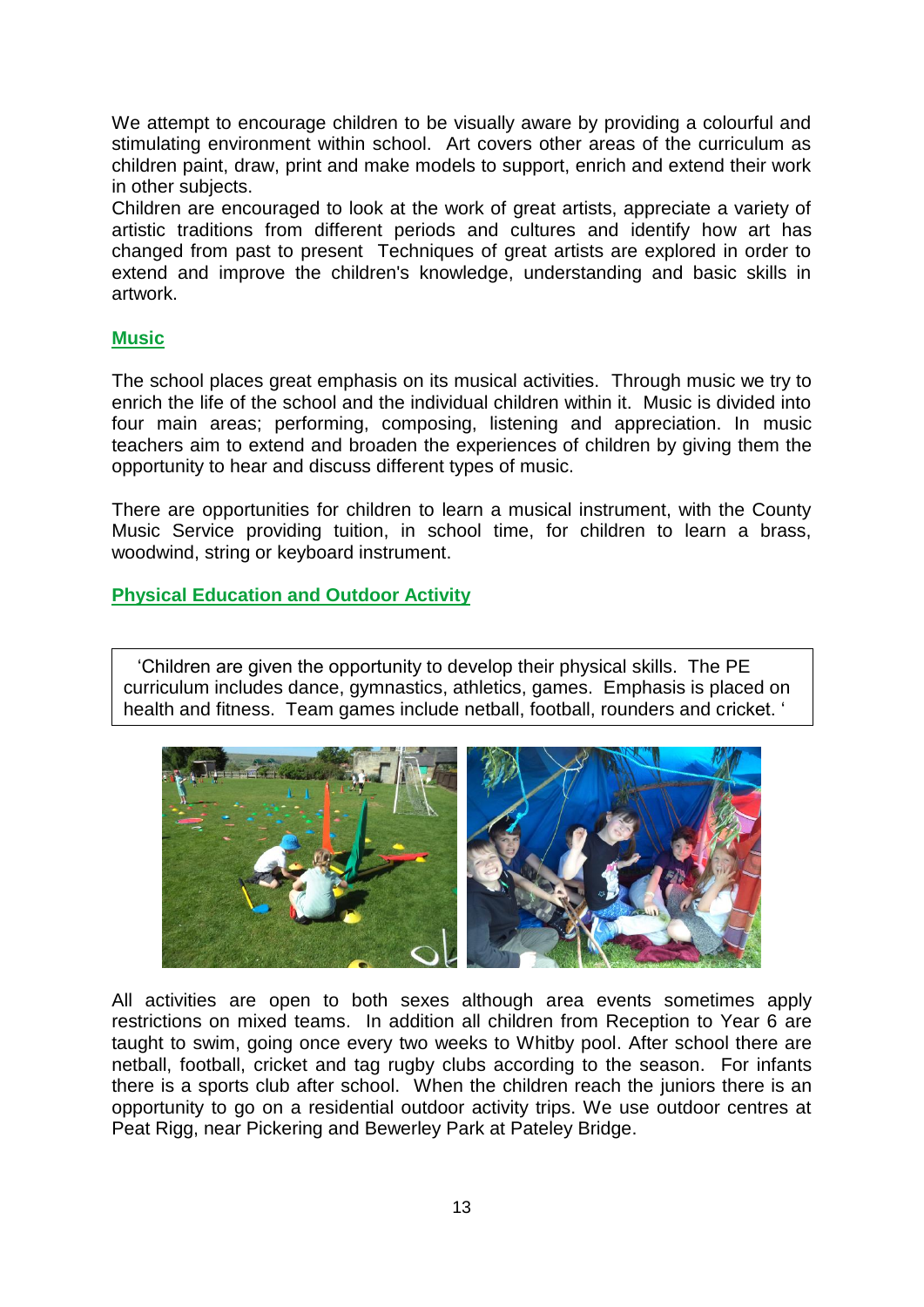## **Design and Technology**

Children are encouraged to design and plan simple items, using a given range of hand tools and will learn to evaluate their work. They are also given the opportunity to handle materials, and therefore develop an understanding of their properties and characteristics. Pupils will draw on knowledge from all subjects, but will use science and mathematics extensively in DT. Pupils will prepare for the world of work by being encouraged to work in teams as well as individually.

Pupils will learn the practical craft skills that are needed to carry out their designs in wood, metal, plastic and other materials and will take part in problem-solving activities which develop logic and manipulative skills.



## **Computing**

Children are given opportunities to use computers throughout their time at school across a wide range of subjects to enhance their learning.

The progressive development of children's confidence and skills in using information technology to research, process and present information will be encouraged and taught throughout the school. All classrooms have interactive whiteboards which allow pupils to access a whole range learning resources through a carefully filtered environment. We have mobile Chrome Books, Ipads and laptops which can be used throughout school as well as a computer suite upstairs.

## **5:4 CHILDREN WITH SPECIAL EDUCATIONAL NEEDS AND DISABILITIES**

The majority of children will learn and progress within the general teaching arrangements in the school. Each child's progress is monitored in school, but concerns may be raised about a child's progress by the teacher, parents or other outside agencies. An assessment would then be carried out and additional learning support provided if this was appropriate for the pupil. The school, in addition, has access to further specialist help through the Local Education Authority Access and Inclusion Service. We would be pleased to speak with you personaly about the needs of your child.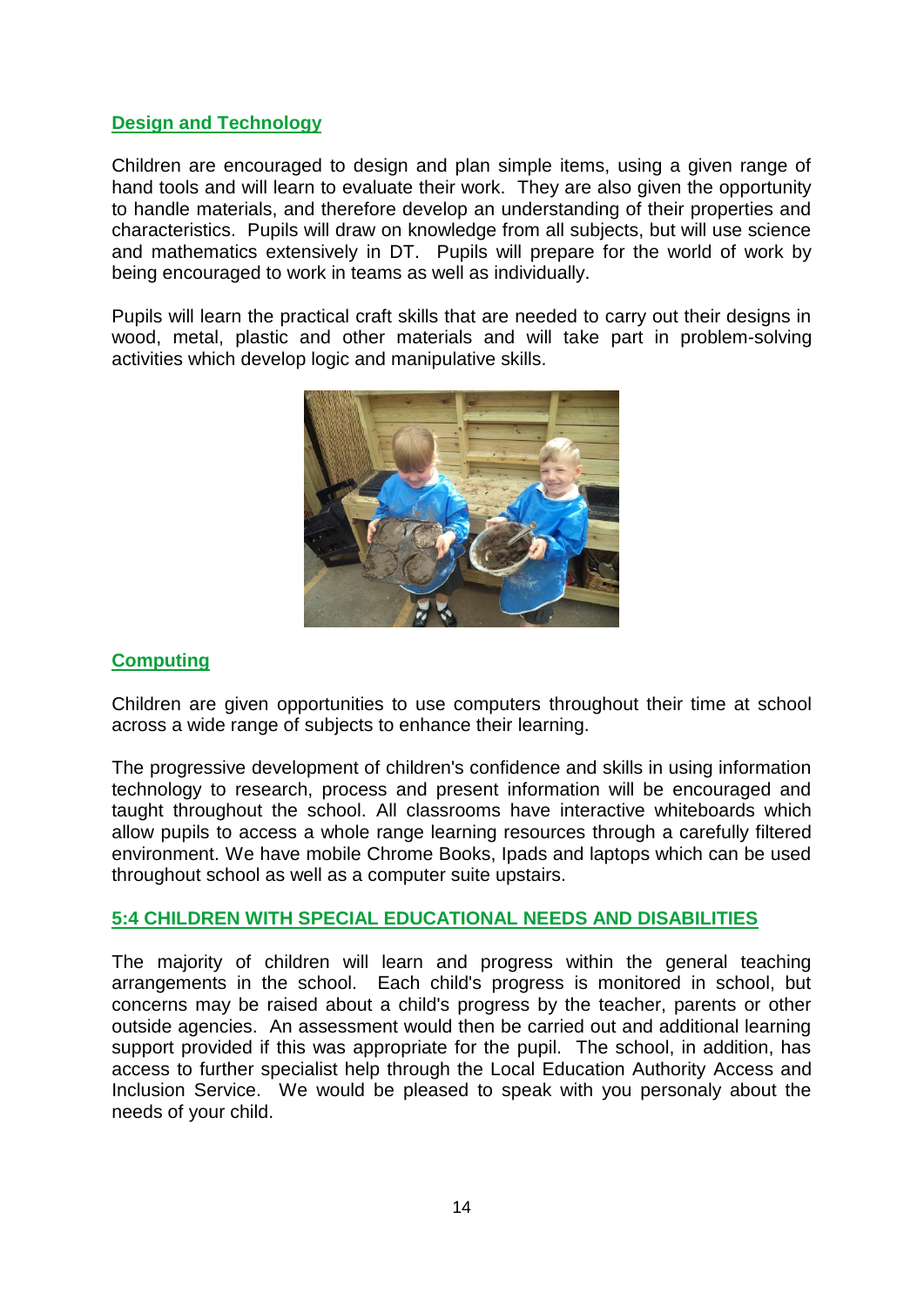## **Section 6 – Pastoral Care**

The care and welfare of pupils is the responsibility of the class teacher and the Headteacher. The size of the school enables the staff to form close relationships with the children and their families. However, from time to time there may be circumstances at home or at school that are upsetting to your child. A confidential discussion with the class teacher or Headteacher will enable us to give your child the support and understanding that is needed.

## **6:1 PERSONAL, SOCIAL HEALTH AND CITIZENSHIP**

The school uses the Local Authority (LA) Personal Social Health and Citizenship curriculum. It introduces important aspects of safety, healthy eating and sex education along with many other important topics and is seen as an essential part of promoting healthy lifestyles. Work is appropriate to the age of the child and aims to promote self-awareness and self esteem. Parents can exercise their right to examine materials used to teach sex and relationships or request that their child is withdrawn from sex education at school. If they wish to do so they should contact the Head Teacher.

## **6:2 DISCIPLINE**

The school has a merit award scheme as a positive way of promoting good behaviour, helpfulness, politeness and good work. During assembly children are awarded a badge to wear and a certificate which they can keep.

A Home to School Agreement is also in place which we encourage parents and older children to sign.

Discipline is essential for three reasons:

- 1. For the physical safety of children;
- 2. To establish an atmosphere where learning can take place;
- 3. To ensure happiness and emotional security of the children and encourage good relationships and common courtesy.

A form of discipline involving rewards or withdrawal of privileges has been found to work. Self discipline is encouraged by making children aware of the consequences of unacceptable behaviour e.g. loss of playtime. Parents will be informed, at an early stage, of persistent or serious misbehaviour and we would hope to work together to resolve any problems.

## **6.3 CHILD PROTECTION**

Danby School is committed to ensuring the welfare and safety of all children in school. All North Yorkshire schools, including Danby School, follow the North Yorkshire Safeguarding Children Board procedures and the LA Education procedures. The school will, in most circumstances, endeavour to discuss all concerns with parents about their child/ren. However, there may be exceptional circumstances when the school will discuss concerns with Social Care and/or the Police without parental knowledge (in accordance with Child Protection procedures).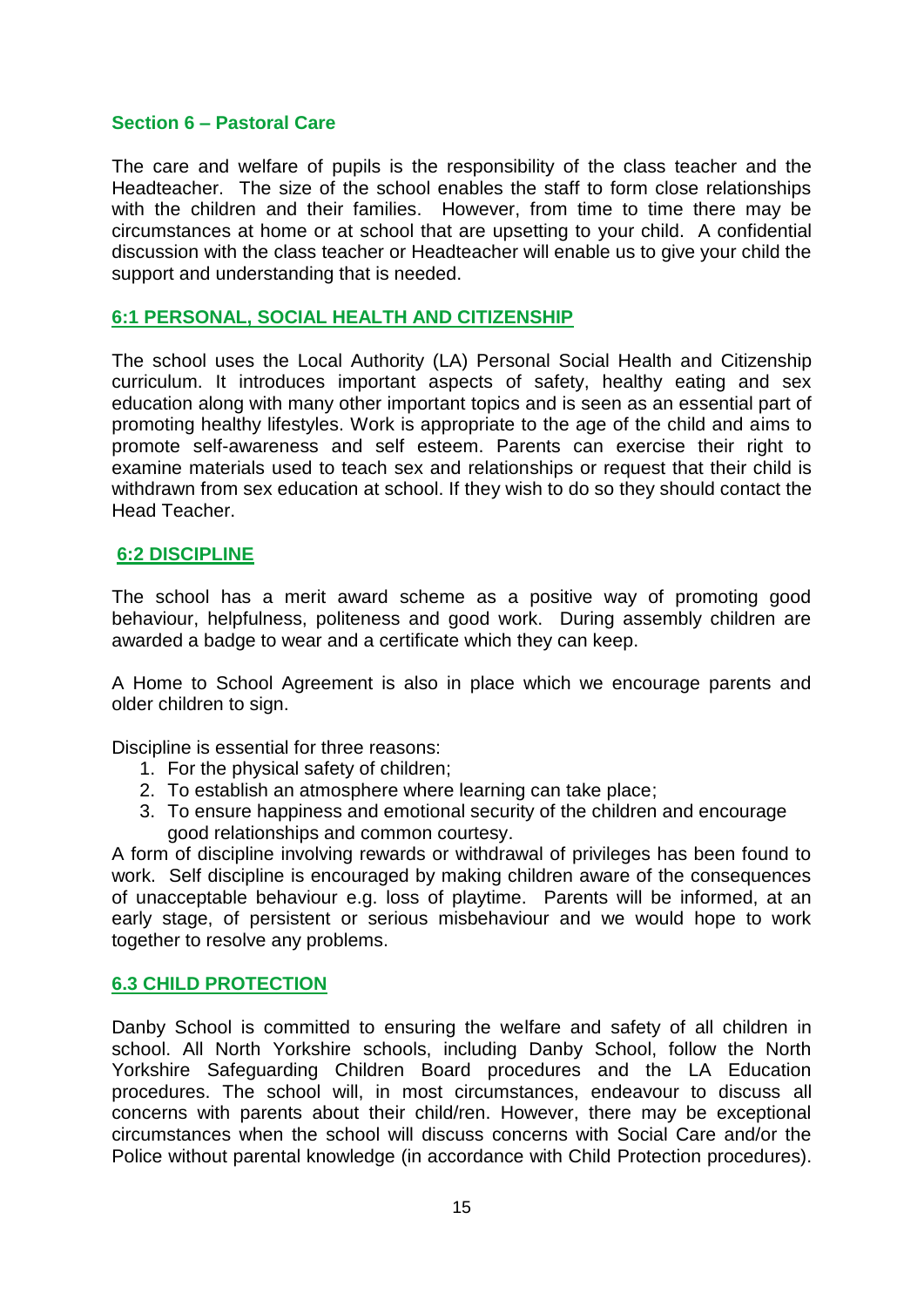The school will, of course, always aim to maintain a positive relationship with all parents.